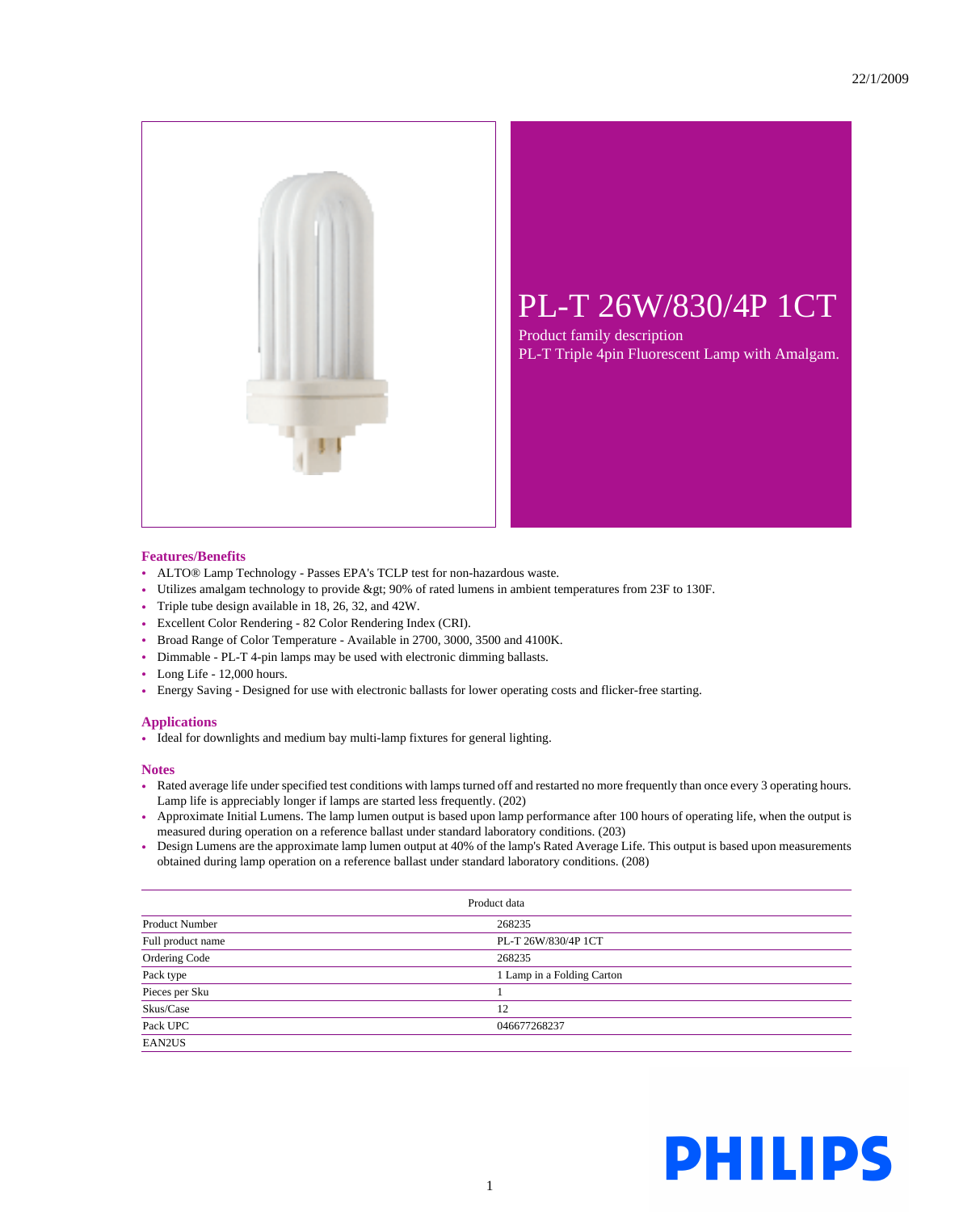| Product data             |                                  |  |
|--------------------------|----------------------------------|--|
| Case Bar Code            | 50046677268232                   |  |
| Successor Product number |                                  |  |
| Base                     | GX24q-3                          |  |
| <b>Base Information</b>  | 4P                               |  |
| Execution                | $/4P$ [4 Pins]                   |  |
| Packing Type             | 1CT [1 Lamp in a Folding Carton] |  |
| Packing Configuration    | 12                               |  |
| Avg. Hrs. Life           | 16000 hr                         |  |
| Ordering Code            | PL-T 26W/830/4P/ALTO             |  |
| Pack UPC                 | 046677268237                     |  |
| Case Bar Code            | 50046677268232                   |  |
| Watts                    | 26W                              |  |
| Lamp Voltage             | 105V                             |  |
| Dimmable                 | Yes                              |  |
| Color Code               | 830 [CCT of 3000K]               |  |
| Color Rendering Index    | 82 Ra8                           |  |
| <b>Color Designation</b> | Warm White                       |  |
| Color Description        | 830 Warm White                   |  |
| Color Temperature        | 3000 K                           |  |
| <b>Initial Lumens</b>    | 1800 Lm                          |  |
| <b>Initial Lumens</b>    | 1800 Lm                          |  |
| Overall Length C         | 126.4 mm                         |  |
| Diameter D               | 39.85 mm                         |  |
| Diameter D1              | 39.65 mm                         |  |
| <b>Product Number</b>    | 268235                           |  |